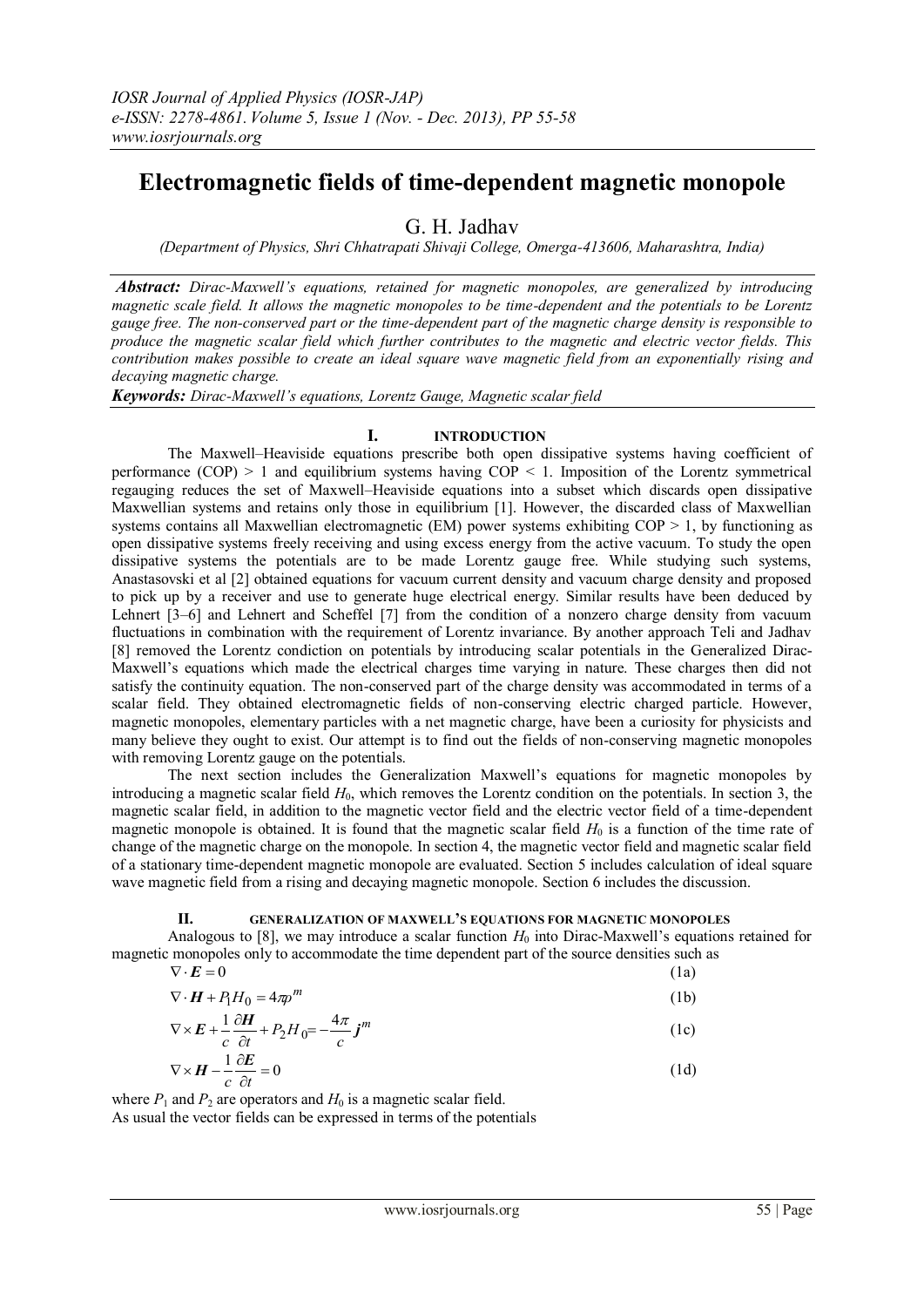$$
E = -\nabla \times A^m \tag{2a}
$$

$$
H = -\nabla \phi^m - \frac{1}{c} \frac{\partial A^m}{\partial t} \tag{2b}
$$

These potentials satisfy the usual differential equations:

$$
\nabla^2 \phi^m - \frac{1}{c^2} \frac{\partial^2 \phi^m}{\partial t^2} = -4\pi \rho^m
$$
 (3a)

$$
\nabla^2 A^m - \frac{1}{c^2} \frac{\partial^2 A^m}{\partial t^2} = -\frac{4\pi}{c} j^m \tag{3a}
$$

provided that

$$
P_1 H_0 = \frac{1}{c} \frac{\partial}{\partial t} \left( \nabla \cdot A_m + \frac{1}{c} \frac{\partial \phi^m}{\partial t} \right)
$$
(4a)

$$
P_2H_0 = \nabla \left( \nabla \cdot A_m + \frac{1}{c} \frac{\partial \phi^m}{\partial t} \right)
$$
(4b)

These equations give

$$
H_0 = \nabla \cdot A^m + \frac{1}{c} \frac{\partial \varphi^m}{\partial t} \tag{5}
$$

with

$$
P_1 = \frac{1}{c} \frac{\partial}{\partial t}, \qquad P_2 = \nabla \tag{6}
$$

The magnetic scalar field  $H_0$  is the actual replacement of the Lorentz condition. If the potentials satisfy the Lorentz condition, the magnetic scalar field disappears and the Dirac-Maxwell's equations for magnetic monopoles attain their original form. The generalized Dirac-Maxwell's equations for magnetic monopoles are then:

$$
\nabla \cdot \mathbf{E} = 0 \tag{7a}
$$
\n
$$
\nabla \cdot \mathbf{H} + \frac{1}{2} \partial H_0 = 4 \pi \omega^m \tag{7b}
$$

$$
\nabla \cdot \mathbf{H} + \frac{1}{c} \frac{\partial H}{\partial t} = 4\pi p^m
$$
 (7b)  

$$
\nabla \cdot \mathbf{F} + \frac{1}{c} \frac{\partial H}{\partial t} + \nabla H = 4\pi \cdot m
$$
 (7c)

$$
\nabla \times \mathbf{E} + \frac{1}{c} \frac{\partial \mathbf{H}}{\partial t} + \nabla H_0 = -\frac{4\pi}{c} \mathbf{j}^m
$$
(7c)

$$
\nabla \times \boldsymbol{H} - \frac{1}{c} \frac{\partial \boldsymbol{E}}{\partial t} = 0
$$
 (7d)

Equations (2a), (2b) and (5) are solutions of Generalized Dirac-Maxwell's equations.

$$
\left(\nabla^2 - \frac{1}{c^2} \frac{\partial^2}{\partial t^2}\right) \boldsymbol{E} = \frac{4\pi}{c} \nabla \times \boldsymbol{j}^m
$$
\n(8a)

$$
\left(\nabla^2 - \frac{1}{c^2} \frac{\partial^2}{\partial t^2}\right) \boldsymbol{H} = -\frac{4\pi}{c} \left(c \nabla \rho^m + \frac{1}{c} \frac{\partial \boldsymbol{j}^m}{\partial t}\right)
$$
(8b)

$$
\left(\nabla^2 - \frac{1}{c^2} \frac{\partial^2}{\partial t^2}\right) H_0 = -\frac{4\pi}{c} \left(\nabla \cdot \mathbf{j}^m + \frac{1}{c} \frac{\partial \rho^m}{\partial t}\right)
$$
(8c)

In the absence of the sources, all of them propagate with velocity c in vacuum. Equation (8c) shows that the charges satisfy the continuity equation in the absence of the scalar field.

# **III. FIELDS OF A TIME-DEPENDENT MAGNETIC MONOPOLE**

For a time-dependent point magnetic monopole, the equations (3) have usual solutions as given by Panofsky and Philip [9]:

$$
\phi^m(r,t) = \frac{q^m(t')}{S} \tag{9a}
$$

$$
A^{m}(r,t) = \frac{q^{m}(t')\mathfrak{v}(t')}{S}
$$
 (9b)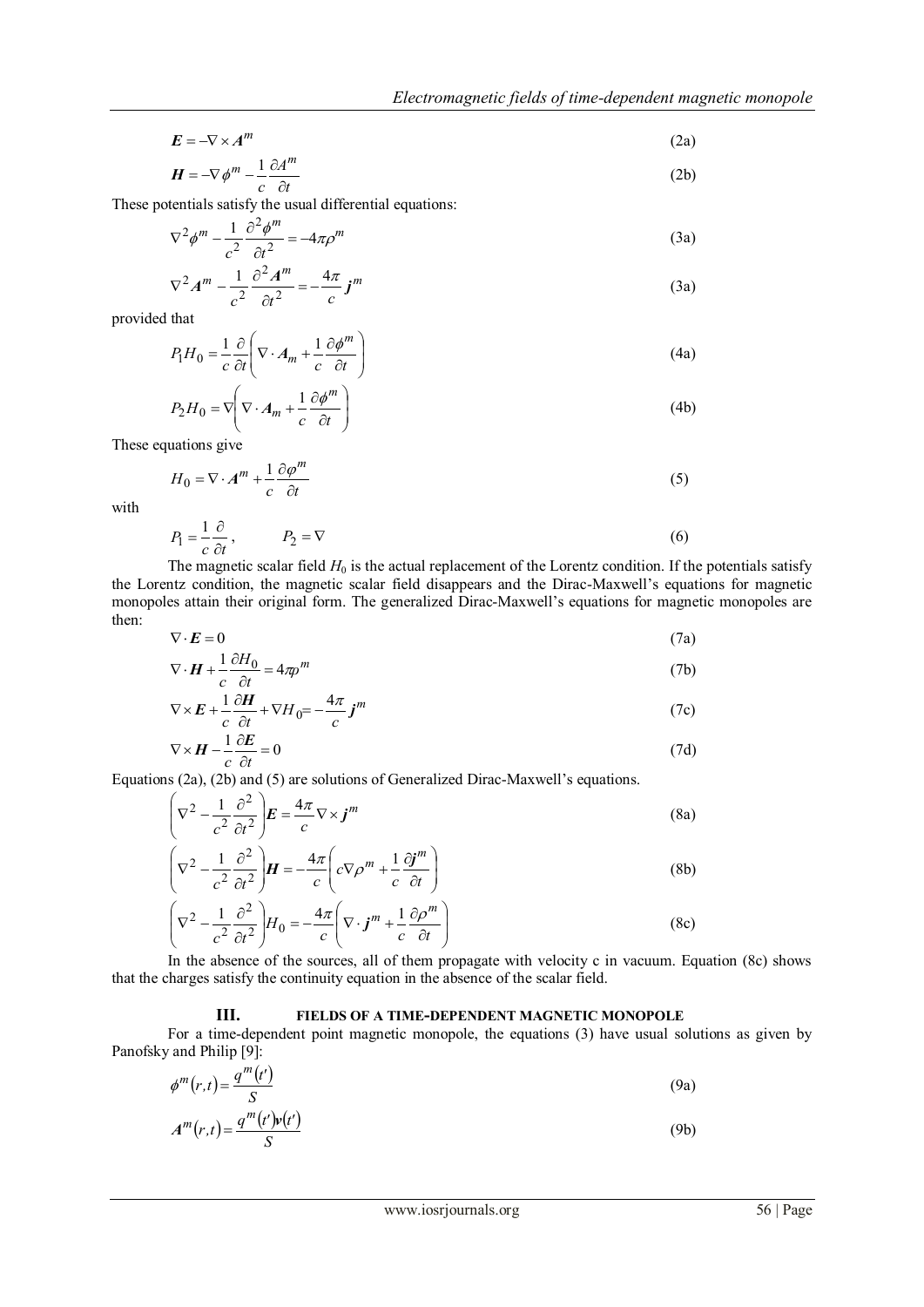$\overline{\phantom{a}}$ 

 $\frac{1}{2}$ 

where  $S = R - \frac{R \cdot v}{c}$ ,  $R = r - r'$ , *r* is the field point vector, *r'* is the source point vector at the retarded time *t'* defined by  $t' = t - R/c$  and  $v$  is the instantaneous velocity of the monopole.

The EM fields for such a monopole in arbitrary motion, using equations (2), (5) and (9), are

$$
H = \frac{H_0 \left(r - \frac{rv}{c}\right)}{S} + q^m \left[ \frac{\left(r - \frac{rv}{c}\right)\left(1 - \beta^2\right)}{S^3} + \frac{r \times \left[\left(r - \frac{rv}{c}\right) \times \frac{dv}{dt'}\right]}{S^3 c^2} \right]
$$
(10a)  

$$
E = -\frac{H_0 \left(v \times r\right)}{cS} - q^m \left[ \frac{\left(v \times r\right)\left(1 - \beta^2\right)}{cS^3} + \frac{r \times \left\{r \times \left[\left(r - \frac{rv}{c}\right) \times \frac{dv}{dt'}\right]\right\}}{rS^3 c^2} \right]
$$
(10b)

$$
H_0 = \frac{1}{cS} \frac{dq^m}{dt'}
$$
 (10c)

Both the fields *H* and *E* receive contributions from the instantaneous value of the magnetic charge on the monopole as well as the rate of the change of the charge with time. Clearly, the magnetic scalar field  $H_0$  is a function of the rate of change of the magnetic charge on the monopole with time. For time-independent magnetic charge on the monopole, the scalar field disappears and the above field equations reduce to their usual forms.

# **IV. MAGNETIC FIELD OF A STATIONARY MAGNETIC MONOPOLE WHOSE CHARGE IS CHANGING WITH TIME**

The net magnetic field due to a magnetic monopole when its velocity is zero, using equation (10a) and with  $dt' = dt$ , is

$$
H(r) = \frac{n}{r^2} \left[ q^m + \frac{r}{c} \frac{dq^m}{dt} \right]
$$
(11a)  

$$
E = 0
$$
(11b)

and

$$
H_0 = \frac{1}{cr} \frac{dq^m}{dt} \tag{11c}
$$

Thus it is possible that *H* vanishes at  $r = r_0$ , if

 $\mathsf{I}$ 

L

$$
q^m + \frac{r_0}{c} \frac{dq^m}{dt} = 0 \tag{12}
$$

which gives

$$
r_0 = \frac{-cq^m}{dq^m/dt} \tag{13}
$$

Thus, if  $r_0$  to be positive,  $dq^m / dt$  should be negative, i.e. the magnetic charge should decrease with time. For decaying magnetic charge on the monopole, equation (11) with respect of equation (13) gives

$$
H(r) = \frac{nq^m}{r^2} \left[ 1 - \frac{r}{r_0} \right] \tag{14}
$$

It suggests that, if the magnetic charge on the monopole is positive and decaying, then at  $r = r_0$ ,  $H$  is zero, for  $r < r_0$ , *H* is positive, and at  $r > r_0$ , *H* is negative, where  $r_0$  is given by equation (13).

## **V. IDEAL SQUARE WAVE MAGNETIC FIELD FROM A RISING AND DECAYING MAGNETIC MONOPOLE**

Developing an ideal square wave magnetic field at any point in space from conserved magnetic monopoles is impossible. But if the charge on the magnetic monopole is not conserved then the property of vanishing field from a decaying magnetic charge and maximum saturation value from an exponentially rising charge makes it possible to construct an ideal square wave magnetic vector field.